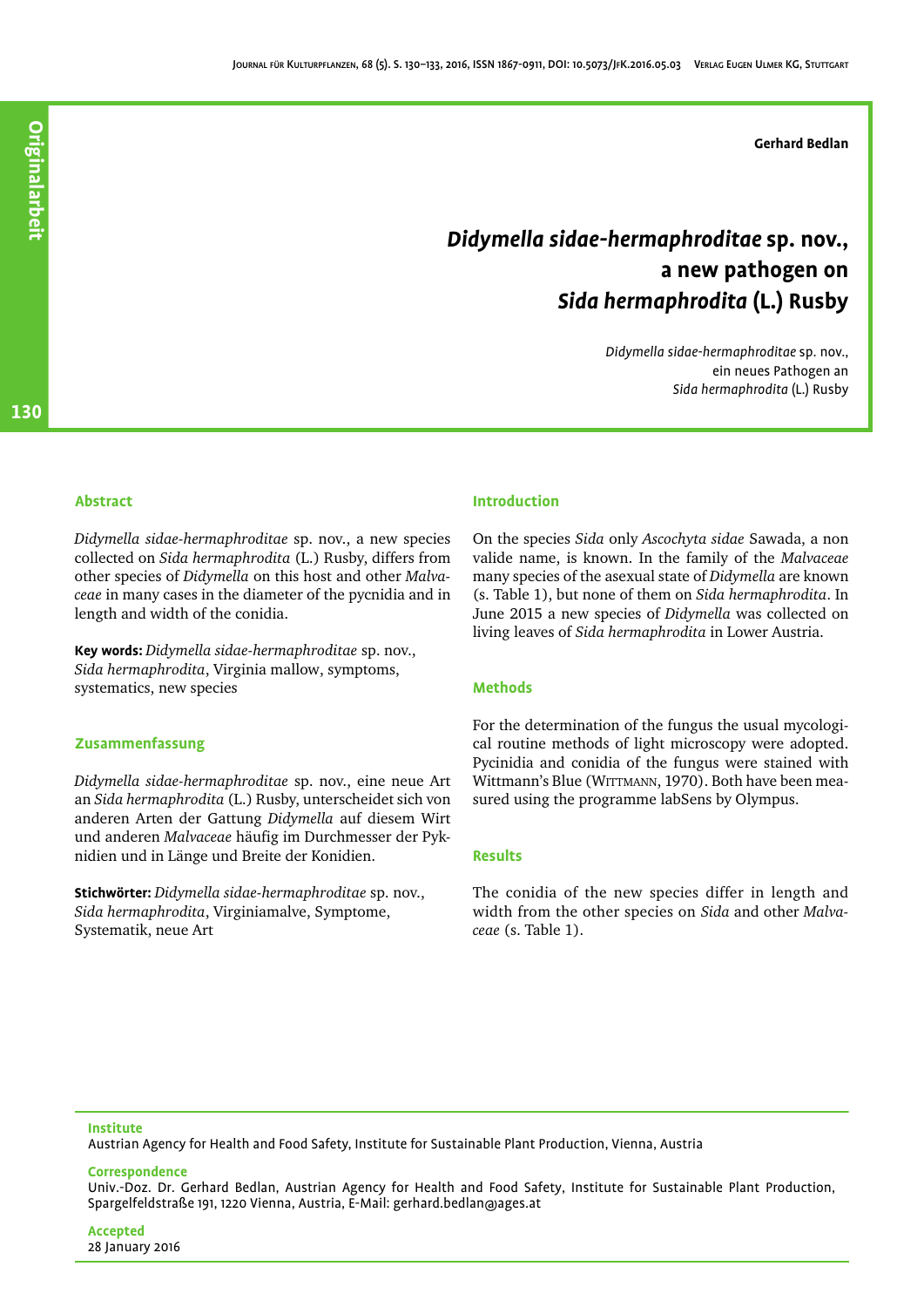| <b>Species</b>                                                                              | <b>Host plant</b><br>and remarks                                                                                       | <b>Diameter</b><br>of the<br>pycnidia<br>$in \mu m$ | Length<br>of<br>conidia in<br>µm             | Width<br>of<br>conidia<br>in $\mu$ m | <b>Characteristics</b><br>of the conidia                                                                                                                                  |
|---------------------------------------------------------------------------------------------|------------------------------------------------------------------------------------------------------------------------|-----------------------------------------------------|----------------------------------------------|--------------------------------------|---------------------------------------------------------------------------------------------------------------------------------------------------------------------------|
| Ascochyta malvicola<br>Sacc. (SACCARDO, 1878)                                               | Malva sylvestris                                                                                                       | Dot-like.<br>lens-shaped,<br>perforated             | 20                                           | 4                                    | Hyaline, short cylindrical, on both ends<br>rounded, mildly constricted at the<br>septum, 1-septate,<br>minute 4-guttulate.                                               |
| Ascochyta althaeina<br>Sacc. & Bizz. (SACCARDO<br>and BIZZOZERO, 1884)                      | Althaea officinalis                                                                                                    | Dot-like,<br>black                                  | $12.5 - 14$                                  | 3                                    | Hyaline, 1-septate, nearly fusiform.                                                                                                                                      |
| Ascochyta althaeina<br>Sacc. et Bizz. var. brun-<br>neo-cincta Passerini<br>(BRUNAUD, 1886) | Althaea officinalis                                                                                                    |                                                     | 10                                           | 3.5<br>3.5                           | Elliptical to oblong, 1-septate.                                                                                                                                          |
| Ascochyta alceina<br>Lambotte & Fautrey<br>(FAUTREY, 1899)                                  | Alcea rosea                                                                                                            |                                                     | $7 - 10$                                     | $3(-4)$                              | Nearly cylindrical or oblong, on both<br>ends rounded, first one-celled then<br>1-septate, not constricted at the<br>septum.                                              |
| Ascochyta montene-<br>grina Bubák<br>(BUBÁK, 1903)                                          | Malva silvestris                                                                                                       | Lens-shaped<br>$50 - 160$                           | $6 - 13$<br>Very fre-<br>quently<br>$9 - 11$ | $3 - 4.5$                            | Hyaline, short cylindrical, 1-septate at<br>the midth and mildly constricted at the<br>septum, on both ends rounded.                                                      |
| Ascochyta malvae<br>H. Zimm.<br>(ZIMMERMANN, 1909)                                          | Malva neglecta                                                                                                         | Epiphyll,<br>sparse, nearly<br>covered,<br>150-200  | 9, after-<br>9                               | 4, after-<br>wards $8-$ wards 3.5    | At first 6- At first 3- At first cylindrical or ovoid, afterwards<br>cylindrical and in the midth<br>constricted, 1-septate.                                              |
| Ascochyta abutilonis<br>Hollós (Hollós, 1909)                                               | Abutilon avicenne                                                                                                      | Epiphyll,<br>140-190                                | $8 - 9$                                      | $3 - 4$                              | Hyaline, elliptical-fusiform, at first<br>one-celled, afterwards<br>1-septate, not constricted at the<br>septum.                                                          |
| Ascochyta malvae Died.<br>1912 (DIEDICKE, 1915)                                             | Homonym<br>Malva alcea                                                                                                 | Epiphyll,<br>covered                                | $7 - 10$                                     | $3 - 4$                              | Nearly cylindrical or oblong-ellpsoid,<br>on both ends rounded,<br>1-septate, non constricted at the<br>septum.                                                           |
| Ascochyta gossypii<br>Woron. (1915)<br>(WORONICHIN, 1914)                                   | = non Phoma gossypii Sacc.<br>(SACCARDO, 1880)<br>= Phoma gossypiicola<br>Gruyter (GRUYTER, 2002)<br>on Gossypium spp. |                                                     | $12(-14)$                                    | 8                                    | Hyaline, straight or slightly curved,<br>cylindrical to ovoid, 1-septate, not<br>constricted at the septum, rounded<br>at both ends.                                      |
| Ascochyta gossypii Syd.<br>(SYDOW et al., 1916)                                             | = Homonym zu Ascochyta<br>gossypii Woron.<br>Gossypium spp. (cult.)<br>in Kaschmir                                     | $80 - 100$                                          | $8 - 10$                                     | $1.5 - 4$                            | Hyaline, oblong or shortly cylindrical,<br>on both ends rounded, at the midth<br>or nearly at the midth with a septum,<br>not or scarcely constricted.                    |
| Ascochyta abelmoschi<br>Harter (HARTER, 1918)                                               | Abelmoschus esculentus                                                                                                 | $65 - 225$                                          | $4 - 14$                                     | $2.1 - 4.5$                          | Hyaline, cylindrical to ovoid, straight or<br>curved, first one-celled, afterwards<br>1-septate and constricted at the<br>septum, on both ends rounded, guttu-<br>late.   |
| Ascochyta abutilonis<br>Khokhr.<br>(TRANZSCHEL et al., 1933)                                | Homonym zu Ascochyta<br>abutilonis Hollós                                                                              |                                                     |                                              |                                      |                                                                                                                                                                           |
| Ascochyta hibisci-cann-<br>abini Khokhr.<br>(TRANZSCHEL et al., 1933)                       | Hibiscus cannabinum<br>(in Rossia)                                                                                     | Epiphyll, 180                                       | $5 - 10$                                     | $2.5 - 4.5$                          | Hyaline, cylindrical, on both ends<br>rounded, first one-celled, afterwards<br>1-septate.                                                                                 |
| Ascochyta abutilonicola<br>Massenot<br>(MASSENOT, 1951)                                     | Abutilon striatus                                                                                                      | 100-140                                             | $16 - 29$                                    | $5 - 7$                              | Hyaline, 1-septate, rarely non or<br>2-septate, elliptical-oblong, at the<br>ends roundish or obtuse, constricted,<br>with granules, not or with 2 or<br>pluri-guttulate. |

# <span id="page-1-0"></span>**Table 1.** *Ascochyta* **species on** *Malvaceae* **(in chronological order) according to the original descriptions**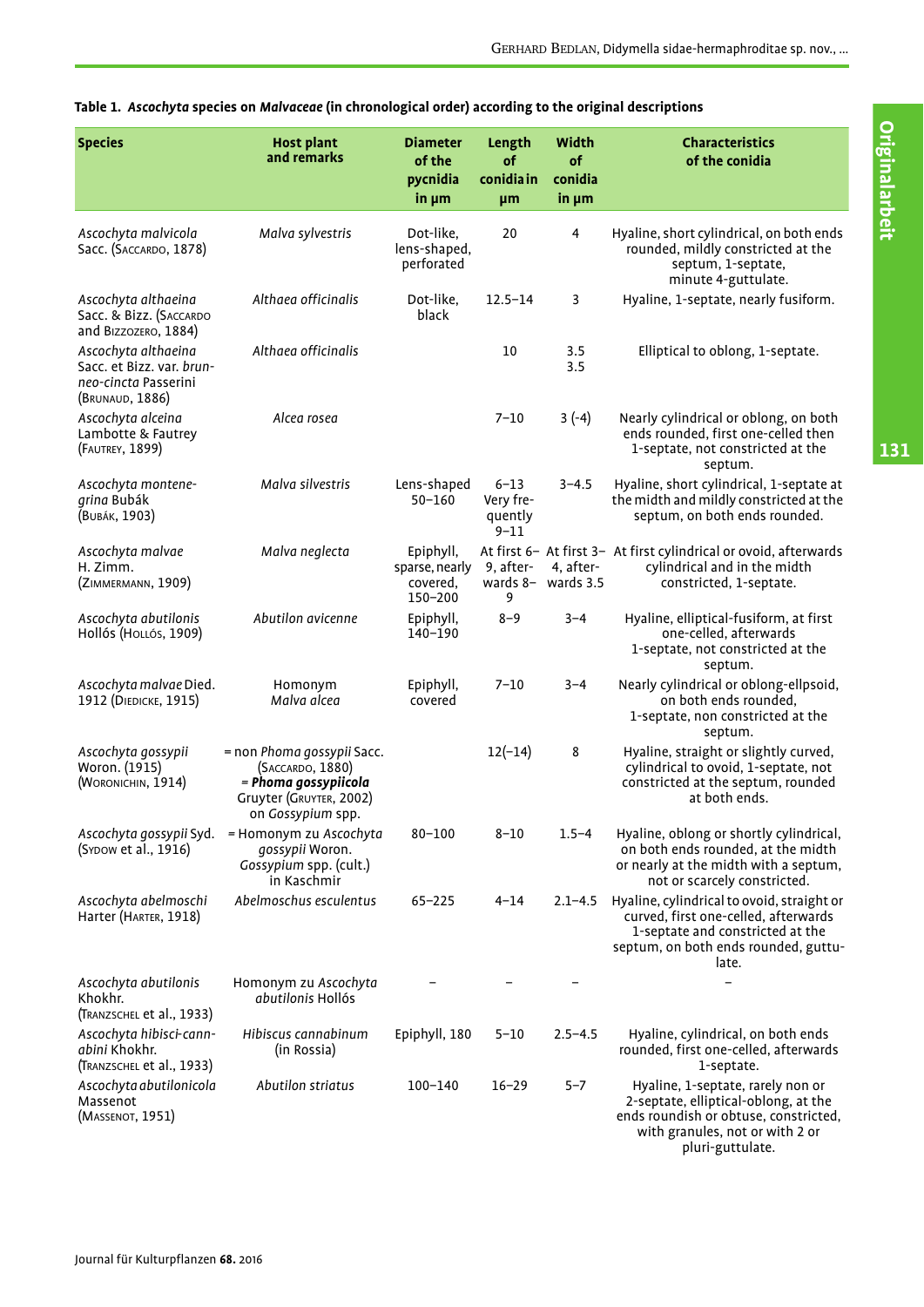## **Table 1.** *Continued*

| <b>Species</b>                                                                                                      | <b>Host plant</b><br>and remarks                      | <b>Diameter</b><br>of the<br>pycnidia<br>$in \mu m$ | Length<br><b>of</b><br>conidia in<br>µm | Width<br><b>of</b><br>conidia<br>$in \mu m$ | <b>Characteristics</b><br>of the conidia                                                                                 |
|---------------------------------------------------------------------------------------------------------------------|-------------------------------------------------------|-----------------------------------------------------|-----------------------------------------|---------------------------------------------|--------------------------------------------------------------------------------------------------------------------------|
| Ascochyta sidae<br>Sawada (SAWADA, 1959)                                                                            | Sida acuta<br>non valide                              | $90 - 195$                                          | $5 - 9$                                 | $3 - 4$                                     | Hyaline, elliptical or ovoid, 1-septate.                                                                                 |
| Ascochyta urenae<br>Sawada (SAWADA, 1959)                                                                           | Urena lobata var.<br>tomentosa<br>non valide          | $125 - 150$                                         | $4 - 8$                                 | $3 - 4$                                     | Hyaline, elliptical to oblong, rounded<br>at both ends, 1-septate, rarely<br>aseptate, constricted at septum,<br>smooth. |
| Ascochyta althaeina<br>Sacc. et Bizz. var.<br>kitaibeliana Mititiuc &<br>Manoliu<br>(MANOLIU and MITITIUC,<br>1976) | Kitaibela vitifolia<br>= Ascochyta althaeina<br>Sacc. |                                                     | $7 - 12$                                | $2 - 2.5$                                   | Cylindrical, not elliptical.                                                                                             |

**Originalarbeit** 

The diameter of the pycnidia of the new species varies from  $66.4$ –144.87 μm with an average of 94.87 μm. The ostioles measure 11.13–24.97 μm (average 16.78 μm). The conidia are 5.73–11.31  $\mu$ m long (average 8.11  $\mu$ m) and 1.77-3.15  $\mu$ m wide (average 2.62  $\mu$ m) and show one septum in the midth of the conidia.

# **Comments to the nomenclature of the above mentioned species**

MEL'NIK (2000) combined *A. althaeina* Sacc. & Bizz., *A. althaeina* Sacc. & Bizz. var. *major* Brunaud, *A. alceina* Lambotte & Fautrey, *A. montenegrina* Bubák, *A. malvae* H. Zimm., *A. abutilonis* Hollós, *A. malvae* Died., *A. gossypii* Woron., *A. gossypii* Syd., *A. malvarum* Mig., *A. hibisci-cannabini* Khokhr., *A. sidae* Sawada, *A. urenae* Sawada to one species, namely *Ascochyta malvicola* Sacc. But in the two repositories Index Fungorum and Mycobank all of the above mentioned species are valid and legitimate.

The name of the variety *brunneocincta* in *Ascochyta altheina* Sacc. et Bizz. var. *brunneocincta* is according to the protologue hyphenated to *brunneo*-*cincta* and the author of the variety is not Brunaud but Passerini.

In the repositories Index Fungorum and Mycobank *Ascochyta gossypii* Woron. and *Ascochyta gossypii* Syd. & Syd. are homonyms. But only *Ascochyta gossypii* Syd. & Syd. is a homonym to *Ascochyta gossypii* Woron. and besides in the protologue only Syd. is the author.

*Ascochyta gossypii* Syd. differs from *Ascochyta gossypii* Woron. for which is now the current name *Phoma gossypiicola* Gruyter published (GRUYTER, 2002) and therefore it should be given a new name to *A. gossypii* Syd.:

*Ascochyta gossypiicola* BEDLAN **nom. nov.** Index Fungorum IF552103

≡ *Ascochyta gossypii* Syd.

# *Didymella sidae-hermaphroditae* BEDLAN **sp. nov.** Index Fungorum IF552102

On the upper sides of the leaves brown roundish shaped spots with dark brown margins (Fig. [1](#page-2-0)). Conidiomata (pycnidia) on the upper side of the leaf spots (Fig. [2\)](#page-3-0). Pycnidia semi-immersed, brown to dark brown, globose, 66.4–144.87 μm diameter (average 94.87 μm). The ostioles measure  $11.13-24.97 \,\text{\mu m}$  (average  $16.78 \,\text{\mu m}$ ) (Fig. [3\)](#page-3-1).

The conidia are hyaline, oblong-cylindrical, rounded at the ends, 5.73–11.31 μm long with an average of 8.11  $\mu$ m and 1.77-3.15  $\mu$ m wide with an average of 2.62 μm and 1 septum in the midth, not constricted at the septum. Young conidia aseptate (Fig. [4\)](#page-3-2). At few conidia one cell is a little bit longer and some are slightly flexuose.

<span id="page-2-0"></span>

**Fig. 1.** Symptoms on upper side of leaf.